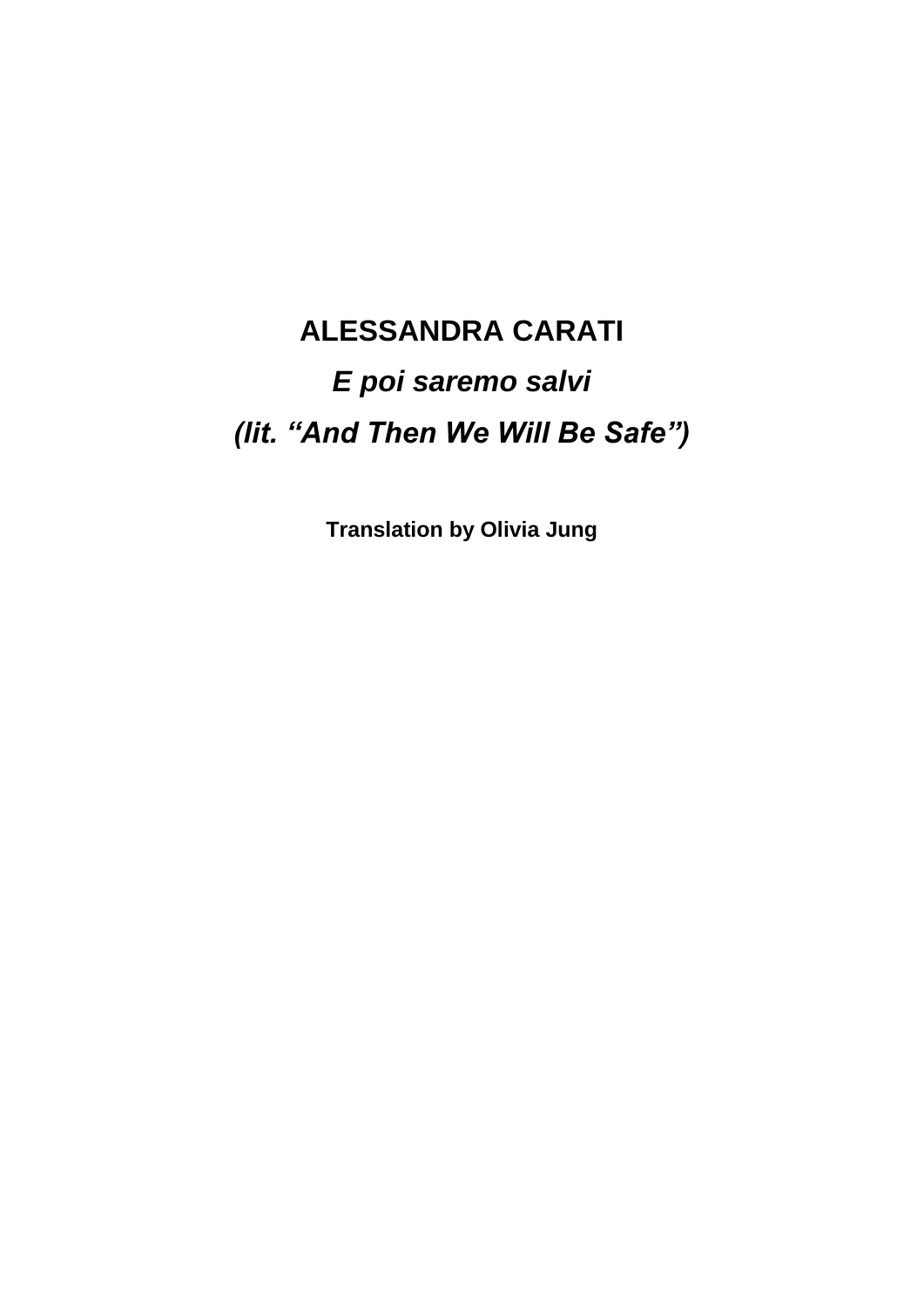# **Chapter 1**

The only intact memory I have from my childhood is a premonition of what would happen to us later.

Our life was simple, it ended where the village ended; it was delimited by the woods, the road leading to the city, and the orchards perched on the side of the mountain. There was no other world beyond those borders where we could have lived.

I remember that the grown-ups had taken up a habit of whispering with each other and going quiet when the children came near them. The kids were always with other kids, they played everywhere freely, and they were everyone's children. Mirko and I were the same age: six years old and inseparable like two leaves of a lung.

One day, we were sitting in front of the house. Mirko said, "There will be a war and we will leave." Nobody knew what war was. For us, it was a whispered word that had the power of making adults insecure and turning them bad.

I stood up and yelled at him, "There won't be a war and we won't go anywhere!"

Mirko stood up as well. "Yes, there will be! And we'll have to leave or they'll kill us all!" He couldn't hit me, so he channeled all his frustration into his clenched fists and darted off. He ran through a brood of hens that were pecking nearby, scaring them and making them scatter in every direction like spiders from a hole.

When I got back home, I asked my mother if it was true, if there was a war coming. She replied, "No. It will never get to the village." I believed her.

## **Chapter 2**

"Stay awake."

The heat from the stove filled the entire room and I dozed off.

"Don't sleep. Stay awake."

This time my mother shook my shoulder.

"I can't."

"I'll give you an assignment. Keep your eyes on the door. They could get here any moment now." I scanned the darkness of night looking for the light space where the door was. We slept in a single room at my grandparents' house, on foam mattresses on the floor. My father was building a larger house for the entire family, just next door to where my grandparents lived. But it wasn't ready yet, so we all lived together while waiting to finish the construction on the new one. My aunt and my cousin Semir also lived with us; he was two years younger than me. When my portion of milk would boil on the stove, Semir would go to our grandfather and ask him for some until he got up to give him half of my milk. It wasn't that my grandfather didn't' love me, it's just that my cousin Semir was born a boy, and a son in the village was worth more. My mother would get mad, so my grandmother secretly watered down my portion. Until I got diarrhea this one time and ended up in the hospital. My mother took my grandmother aside and told her, "Don't do that anymore." She then mustered up her courage, went to my grandfather, and told him, "The milk is for the girl." It was a heroic gesture for her. She was younger than I am now, she had less opinions, less aspirations, and she always felt like a guest in her own life. I understood that after a long time and a lot of anger, when the horror swept away the meaning of everything and left us exhausted on the ground, like cockroaches lying on their backs.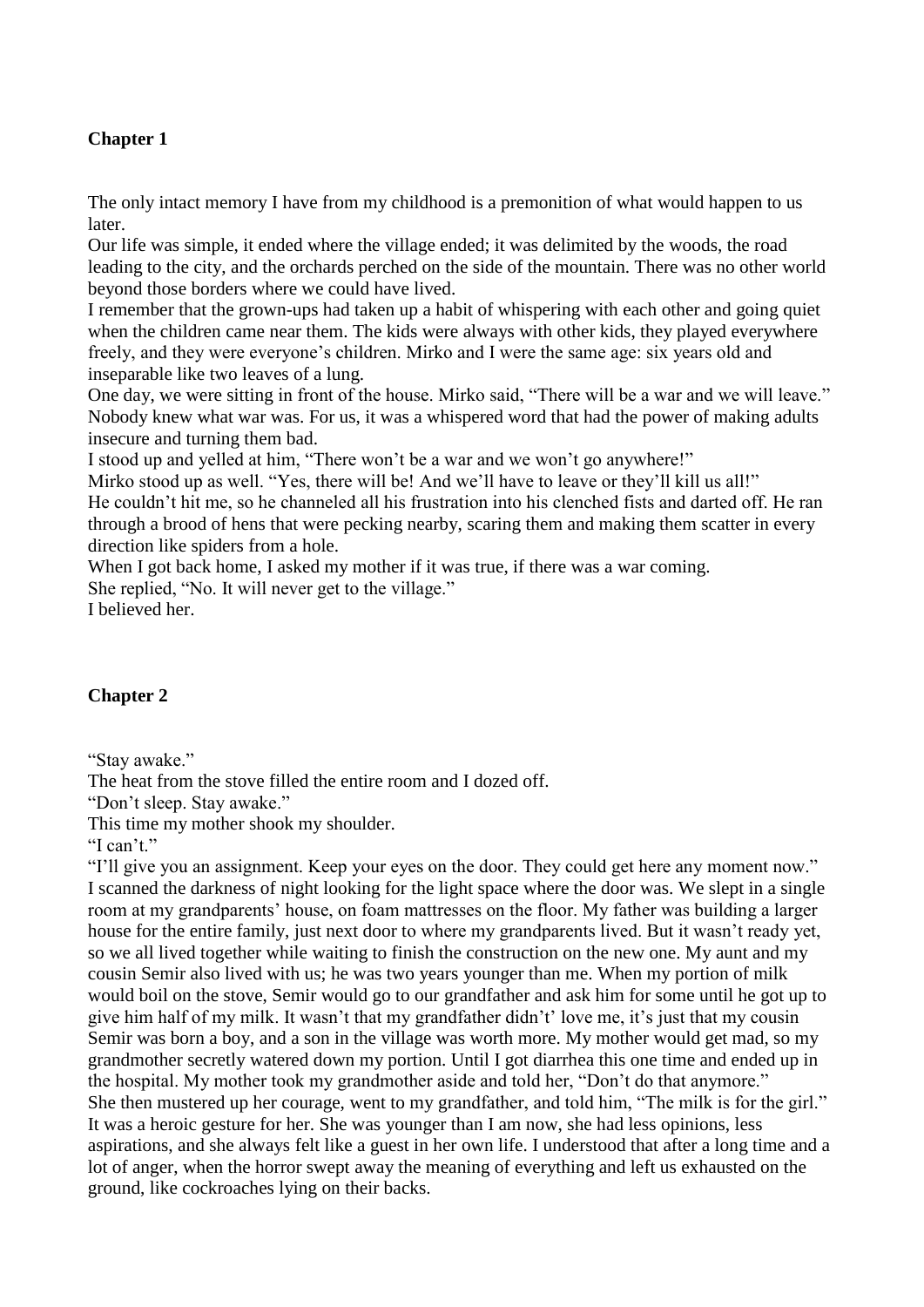I could hear my mother bustling around, trying to put everything she could in a suitcase. My grandmother was helping her; every now and then she would start crying and they would hug.

"Where are you going? All your things are here, your freezer is full of meat and vegetables. Things are fine here."

"I'm leaving because your son told me to. If things calm down and I can come home in a week, great. But now I have to go."

"Go to the cadaster," my father had told her over the phone, "and get the deed to the house and the land. And your documents and the girl's. And the photos. Leave the rest."

My father worked abroad. When he came back, he would bring me a basket full of toys, all colorful and sparkling. There weren't any toys like that in the village, so I would immediately bury them in the garden, in a secret place. They were mine and nobody else could touch them, neither Semir, nor Mirko, nor the other kids in the village.

My father was waiting for us just beyond the border; he couldn't come to pick us up in person because they were about to close the borders. We had to undertake the journey on our own. My mother was pregnant at the time.

My grandmother brought me a cup of coffee.

"Drink some, *kula moja mila*" (literally "my beloved home," but also an idiomatic expression for "my precious," ed.).

That is what she called me, but only when we were alone and no one else was around, it was our thing. When I tasted the coffee, I would have wanted to spit it out because of how bitter it was, but I didn't know where, so I just swallowed it.

Then the door burst open.

The thundering sound froze the blood in my veins. I stared motionless at the dark silhouette in the doorway cast against the light.

"We have to go now."

It was my grandfather's voice. Our hearts started beating again, each at its own pace.

"I need to get two more things for the girl," said my mother.

"There's no more time, Fatima. They're about to get here."

## **Chapter 3**

We left and it was dark, the grass crunching under our feet, it can still be very cold in April. My mother turned around to look at the house, then she put her hand on my shoulder.

"Say goodbye to grandma."

And here I don't remember anything. I can't remember the warmth of her cheek on mine, nor her faded blue eyes, or the smell of hay that emanated from my grandmother's clothes. A piece of my life was about to disappear and I wasn't aware of it.

In an instant, we were in the dark scrubs of the woods. My grandfather was ahead with my cousin on his shoulders, holding my aunt by the hand; my mother and I walked behind.

We were making our way through shrubs and fallen trees, as the animals darted away disturbed from their slumber. It was dark, it was cold, and I was scared.

"Mommy, where are we going?"

"To meet your dad."

"Where?"

"Beyond the border."

I was panting and I didn't ask her any more questions, even though "beyond the border" was an expression without landscape for my six years of age. The woods were always a forbidden place for us kids, we would look at them from afar, enchanted and intimidated. And now my mother was